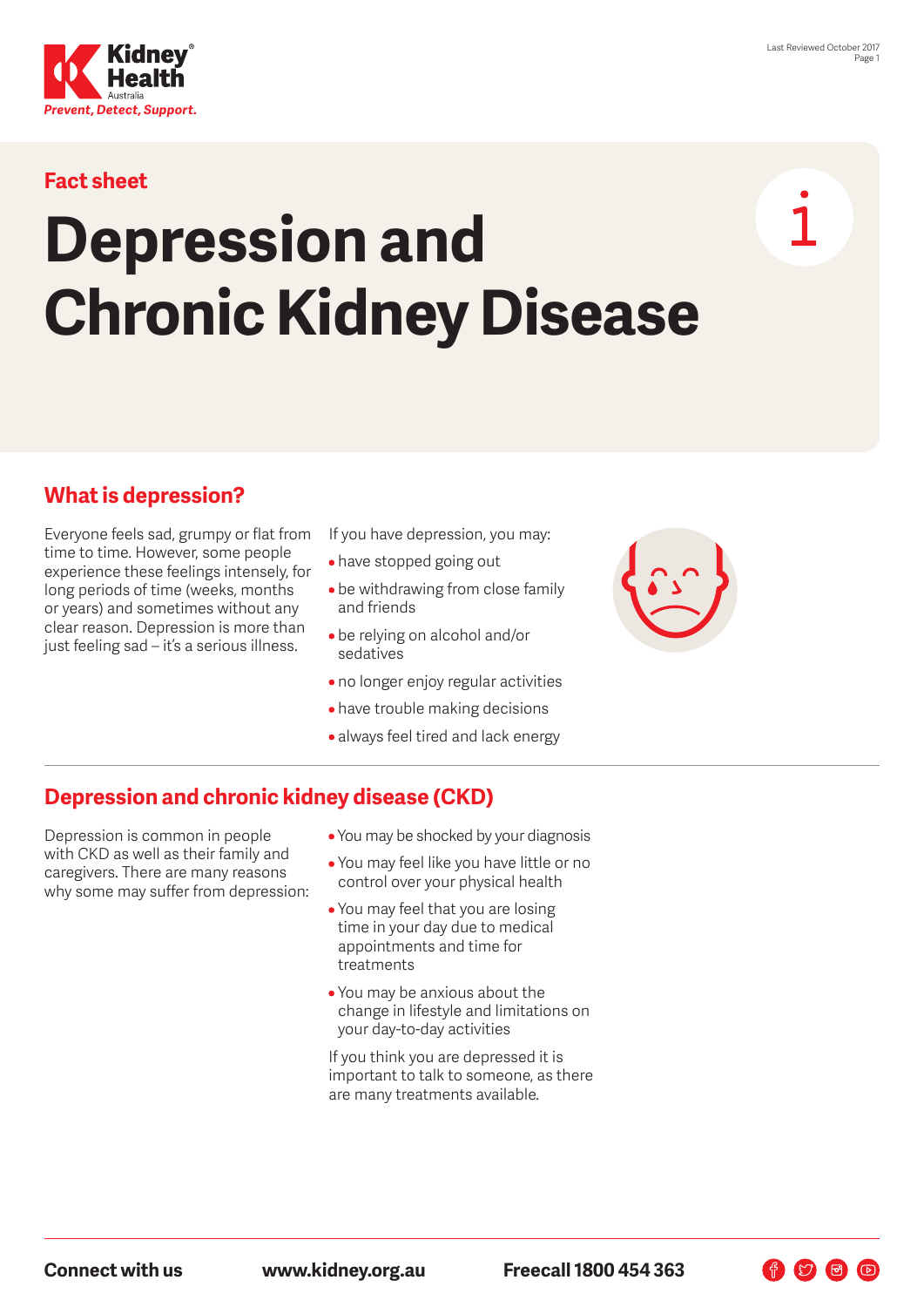# **Could I have depression?**

If you are worried that you have depression ask yourself:

- Do I struggle to get out of bed and do daily activities regularly?
- Do I feel as if I am surrounded by a black cloud?
- Do I cry regularly?
- Do I get angry easily for no reason?
- Do I feel there is no hope for the future?
- Have I lost interest or pleasure in doing things?
- Do I consider harming myself?

If you answered yes to any of these questions you may have depression.

Speak to your doctor or health professional who can assess you properly and find out what treatment is best for you.

## **Depression can be treated**

Depression can be effectively treated in patients with CKD. Treatments that can help include:

- Antidepressant medications, psychotherapies (talking to a professional) or a combination of both
- Psychological treatments can help manage your mood, change negative patterns of thinking, and improve your coping skills.

Your healthcare team will work with you to find the treatment that works best for you.



#### **Where can I get help?**

Your doctor is the best place to start for professional help. Your doctor can:

- diagnose if you have depression
- check for any other health problems or medication that may be contributing to your symptoms
- discuss possible treatments
- provide brief counselling
- refer you to a mental health specialist, such as a psychologist or psychiatrist.



# **Where to go for immediate help?**

If you are feeling overwhelmed and wondering how you can keep on going there are some help lines where you can speak to someone **24 hours a day, 7 days a week**.

- For immediate help, call the Beyond Blue support line on **1300 224 636**. You can also visit [www.beyondblue.](http://www.beyondblue.org.au) [org.au](http://www.beyondblue.org.au) to find information, chat online with a trained health professional or email your questions.
- For crisis support, call Lifeline on **13 1 1 14**, or visit [www.lifeline.org.au](http://www.lifeline.org.au)

**Connect with us www.kidney.org.au Freecall 1800 454 363**